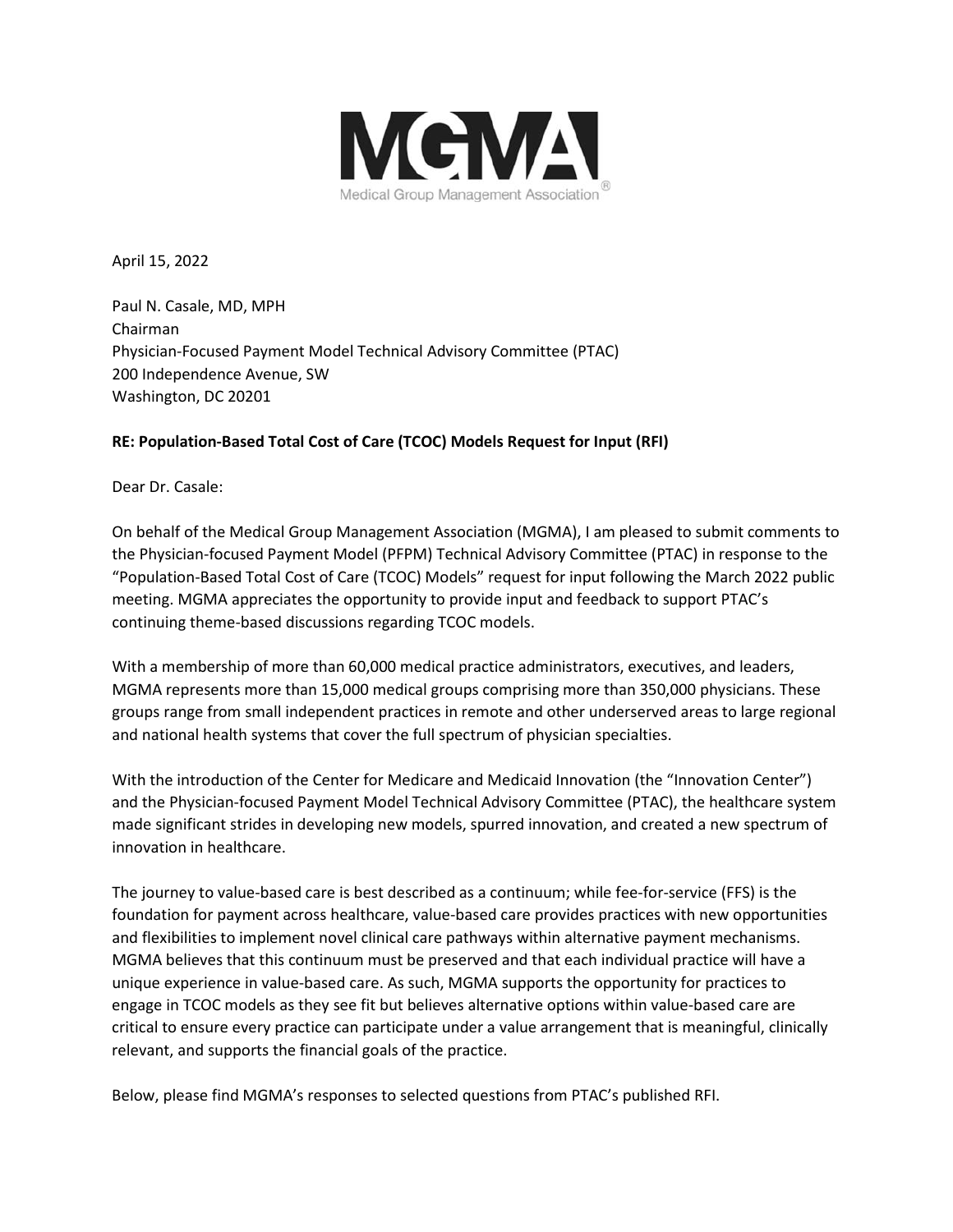#### **PTAC RFI: Population-Based Total Cost of Care Models**

**2. What type(s) of entity/entities or provider(s) should be accountable for TCOC in population-based TCOC models? Could the accountable entities look like current Accountable Care Organizations (ACOs) or Medicare Advantage (MA) plans? Could the accountable entities be delivery systems taking on risk, a combination of delivery organizations and payers, or fully integrated systems? Does the ability to manage TCOC vary by certain factors (e.g., type of provider, specialty, condition)?** The types of entities that could be accountable for the TCOC within a population-based model could look similar to an accountable care organization (ACO). Such organizations have been successful in managing care within other Innovation Center models and have successfully generated savings. An ACO arrangement supports team-based coordinated care by centralizing data and providing necessary tools to ensure participating providers have the tools necessary to succeed within a two-sided risk model.

As PTAC looks ahead to continue developing recommendations related to TCOC models, MGMA recommends that the Committee critically consider how practices, both small independent practices and larger health systems, can participate in TCOC models. All practices have a role to play in supporting the value-based care continuum and furnish care to diverse patient populations.

## **4. What are some options for evaluating and increasing provider readiness to participate in population-based TCOC models?**

Each practice's journey exploring value-based payment models is a unique experience, however, there are certain criteria that significantly help practices prepare to participate in TCOC models. TCOC models require providers to assume a certain level of risk for their assigned patient population; not every practice is appropriately prepared to take on such risk, and not every practice has the goal to take on such high levels of risk.

Currently, under the Innovation Center, there are several different types of models practices can participate under that focus on a specific clinical condition or specialty. These targeted models provide clinicians with the opportunity to explore value-based payment arrangements in the context of their clinical specialty and provide critical experience to prepare for participation in a TCOC model. This experience within the value-based care continuum serves as an important steppingstone for practices prior to participation in a TCOC model.

To increase provider readiness to participate in a population-based TCOC model, it is critical for practices to have the tools to fully understand their patient populations. Successful practices within a TCOC arrangement will have the infrastructures in place to continuously evaluate their patient populations, identify who they are providing care to, determine the most appropriate care coordination services for each patient, and determine where opportunities exist to improve care and eliminate duplicative or lower-value unnecessary care.

In addition to understanding a practice's given patient population, it is equally as critical for a practice to be financially resilient to achieve success within a TCOC model. Participation in any model, even with prior experience participating in an alternative payment model (APM), requires significant financial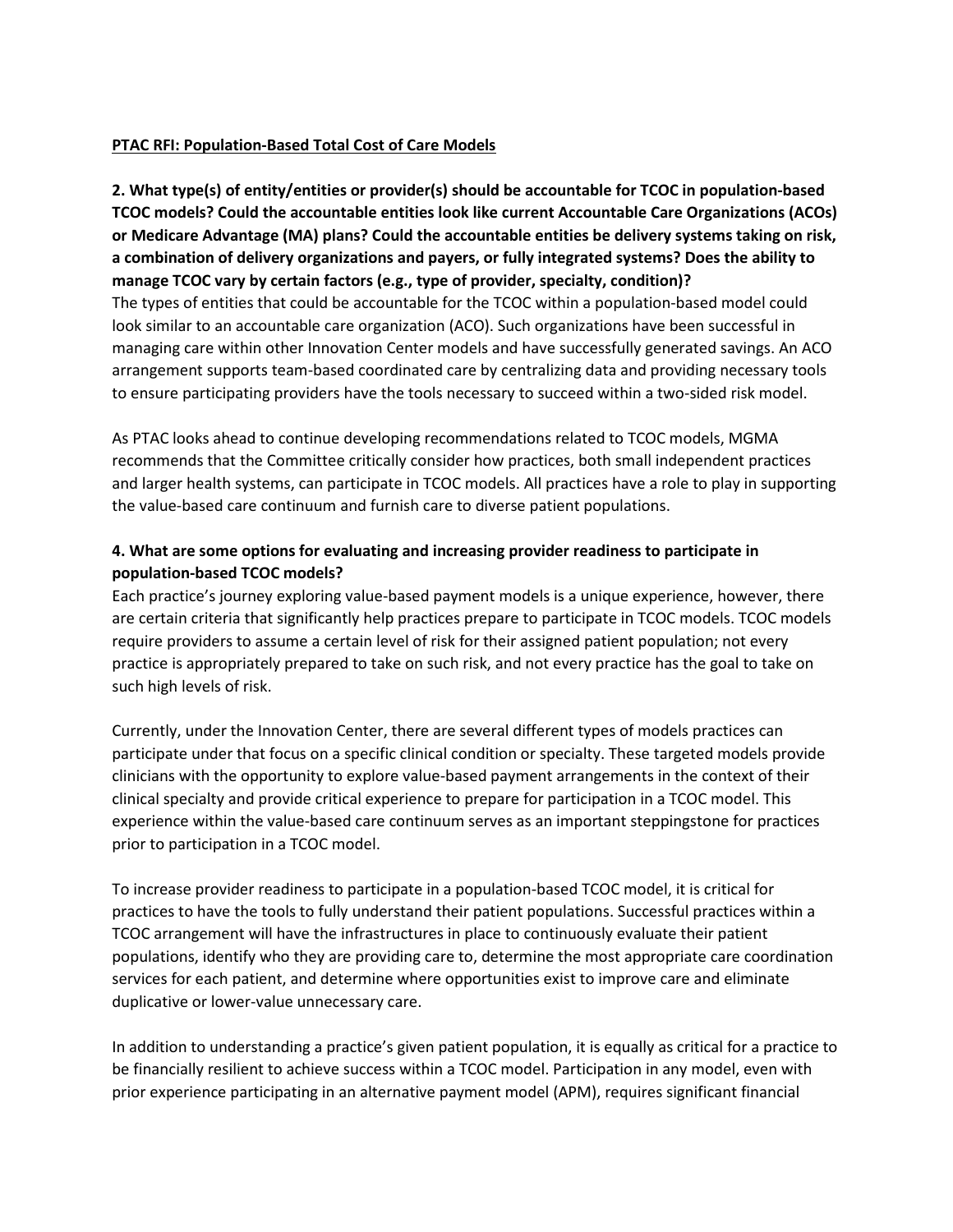investment. Within value-based care there are unavoidable uncertainties in the cost of care and, more often than not, there are delays in the return on investment for care coordination, preventive services, and clinical improvement activities that drive value-based payment arrangements. A practice's ability to manage variable costs will significantly support success within a TCOC model.

#### **a. Are there differences in provider readiness by specialty or other factors?**

As previously mentioned, there have been different opportunities to participate in APMs based on many different factors, including availability of model types focused on clinically relevant conditions and financial stability for practices. Additionally, the COVID-19 pandemic has stymied some of the expected growth that could have progressed within APMs over the past several years. As PTAC looks ahead at the next phase of APMs and TCOC models, it is important to consider the impact the pandemic has had on practices including financial strain, staffing concerns, and overall readiness to take on new risk within a model.

## **c. What are some of the provider-level barriers to participating in population-based TCOC models (including barriers for specialists)?**

63% of medical group practices indicated they are interested in participating in an APM, however 80% of those interested stated that there isn't a clinically relevant APM available to participate in.<sup>[1](#page-2-0)</sup> MGMA believes that every provider should have the opportunity to participate in value-based payment arrangements, however, every practice has not yet been afforded this opportunity. Without having had previous experience participating in a payment model, practices of certain specialties will likely struggle within a TCOC model that assumes a higher level of risk.

Additionally, population-based TCOC models require significant coordination within the risk bearing entity and participating providers. Primary care providers may have greater insight into patient care coordination and utilization over specialists focusing on a particular patient condition. For successful participation in TCOC models, organizations will require additional communication channels and coordination to ensure practices across specialties have aligned incentives under a population-based TCOC model.

# **7. What are some options for addressing model overlap and incorporating episode-based payments within population-based TCOC models? a. How might these options vary by differing factors (e.g., ACO ownership type, condition, specialty, type of episode)? b. What are potential issues related to nesting, carve-outs, and other potential approaches?**

As PTAC and the Innovation Center continue to develop a greater variety of model participation options for different specialty participation across the risk spectrum, there are several factors that must be considered. Nesting episode models within larger TCOC models may create competing incentives for participating providers. For example, if an episode-based model is carved-out of a TCOC model, the TCOC entity may want to direct certain patients to specific specialty providers that could be participants within the entity. If, however, an episode is nested within a TCOC model, it will be important to consider how the nested models operate in such a way that provides specialists with the opportunity to

<span id="page-2-0"></span><sup>1</sup> Medical Group Management Association (MGMA) Annual Regulatory Burden Report. October 2021. [https://www.mgma.com/getattachment/22ca835f-b90e-4b54-ad93-9c77dfed3bcb/MGMA-Annual-Regulatory-](https://www.mgma.com/getattachment/22ca835f-b90e-4b54-ad93-9c77dfed3bcb/MGMA-Annual-Regulatory-Burden-Report-October-2021.pdf.aspx?lang=en-US&ext=.pdf)[Burden-Report-October-2021.pdf.aspx?lang=en-US&ext=.pdf](https://www.mgma.com/getattachment/22ca835f-b90e-4b54-ad93-9c77dfed3bcb/MGMA-Annual-Regulatory-Burden-Report-October-2021.pdf.aspx?lang=en-US&ext=.pdf)